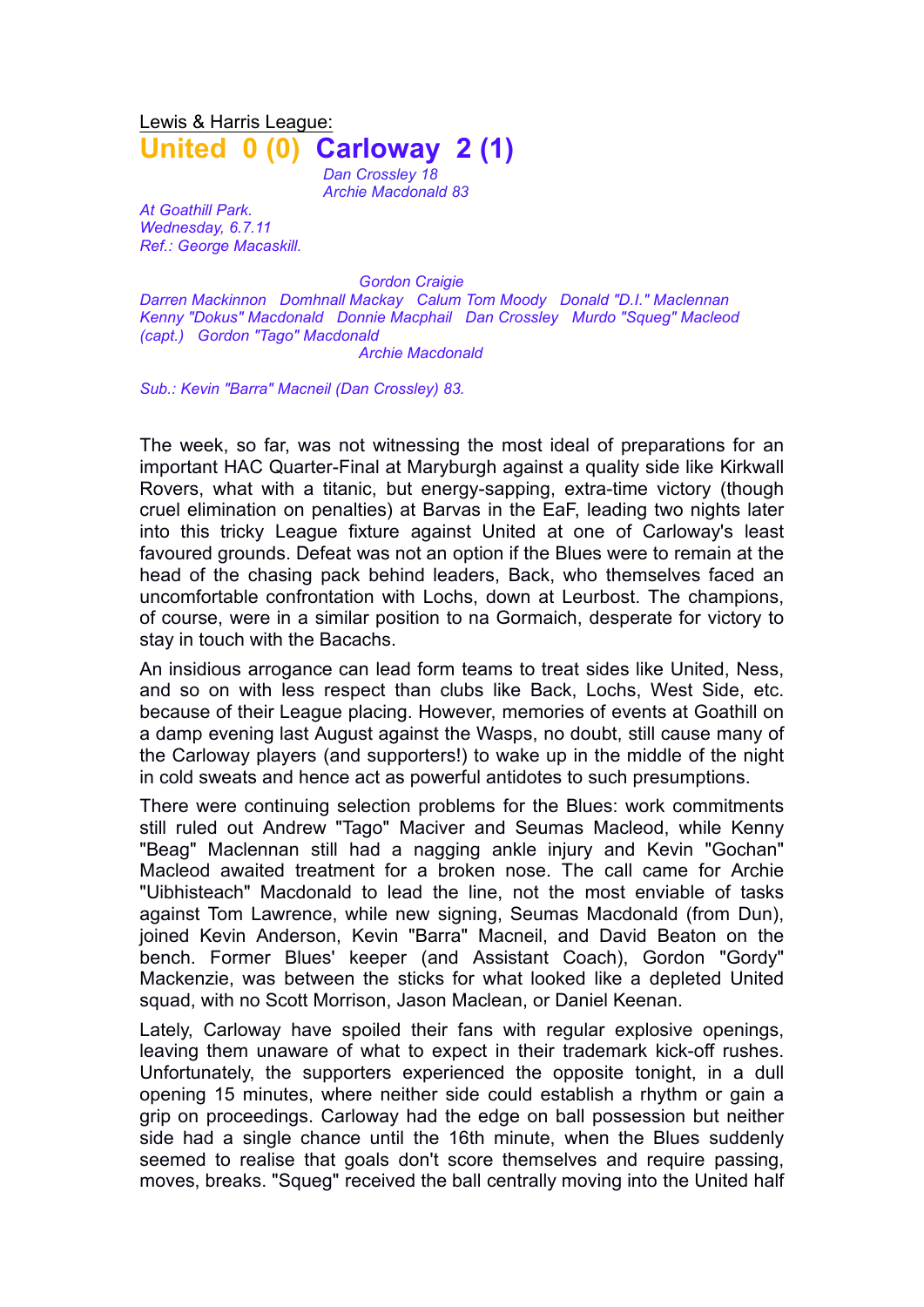and sent a slide-rule pass through to "Uibhisteach" racing into the box but his snap-shot was blocked, then spun away to the left where "Tago" sent a vicious low cross across goal, about 10 metres out. Macdonald and Mackenzie clashed for the ball and it flashed away for a corner on the right. "Tago" swung the ball in head-high and Calum Tom met it 16 metres out, but the lowish height and sideways angle were too difficult to connect with properly and his header shot well-wide on the right.

Moments later, another Carloway attack was half-cleared, and the ball was dispatched swiftly to Moody, still inside the United half, out on the left touchline, and he sent a glorious diagonal over the advancing stoppers to a charging Dan Crossley, who brought the ball down beautifully, with a single touch, à la Berghof, looked up - no flag - and thwacked the ball low to the right of a helpless Mackenzie. Hardly had handshakes been exchanged when a beautiful ball out of defence caught their back-line stranded high, allowing a United striker (Scott Munro?) to ghost behind and in on Craigie. Fatally, he slowed on the edge of the box and a covering Mackinnon miraculously got a left foot in. The ball spun back and the striker sent a snap-shot to Craigie's right which he snatched at, lost, then clawed away, high to his right. A let-off! Carloway responded with a Crossley snap-shot which whizzed over the bar from 22 metres, then the same player found "Tago" on the left, who cut in past Liam Coleman and slipped the ball to "Dokus" but he was blocked, 16 metres out.

On 28 minutes, another heart-stopping moment for the Blues as Stuart Macdonald escaped free down the right, raced into the box and from 16 metres slipped the ball beautifully round Craigie, but just outside the far post. On 33 minutes "Gordie" was called on to make a great stop low from Macdonald, centrally, 20 metres out; then Macphail, moving into the opposition half on the right, picked out "Dokus" on the edge of the box, who then flicked the ball up and backwards over his marker, but just as he moved to strike, a blocking tackle came in. "Dokus" next released "Tago" on the left behind Coleman but his drive from 18 metres on the left edge of the box, was pawed away high by Mackenzie for a corner. Right on half-time came a stunning save from the United keeper. A Carloway break on the right allowed Mackinnon to get the better of Calum Campbell to send over a dangerous cross which Macdonald smacked with his head, on the 6-metre line, slightly to Mackenzie's right. "Gordie" instinctively shot out his right hand; the ball went up; he snatched at it, didn't quite get it, but as the ball bobbled above the goal-line, finally got hold of it at the second, maybe third, attempt. Next time, "Gordie" should try it with Indian Clubs!

The second period endured a similar flat opening to the first and the Blues started to drift ominously, seemingly unable to retain possession and establish any coherent fluidity. United gradually dominated possession but seemed unable to create and close on any significant chances, mainly because the best performing part of the Carloway machine, was the back-line of Darren Mackinnon, Domhnall Mackay, and Calum Tom, who repeatedly denied United any clear sight of goal within their territory which, in turn, necessitated long-range shooting, reminiscent of 50s/ 60s South Americans. The Blues' midfield lost its creative unity, as its main inspiration, Dan Crossley, tired and Donnie Macphail felt the effects of the injury he was